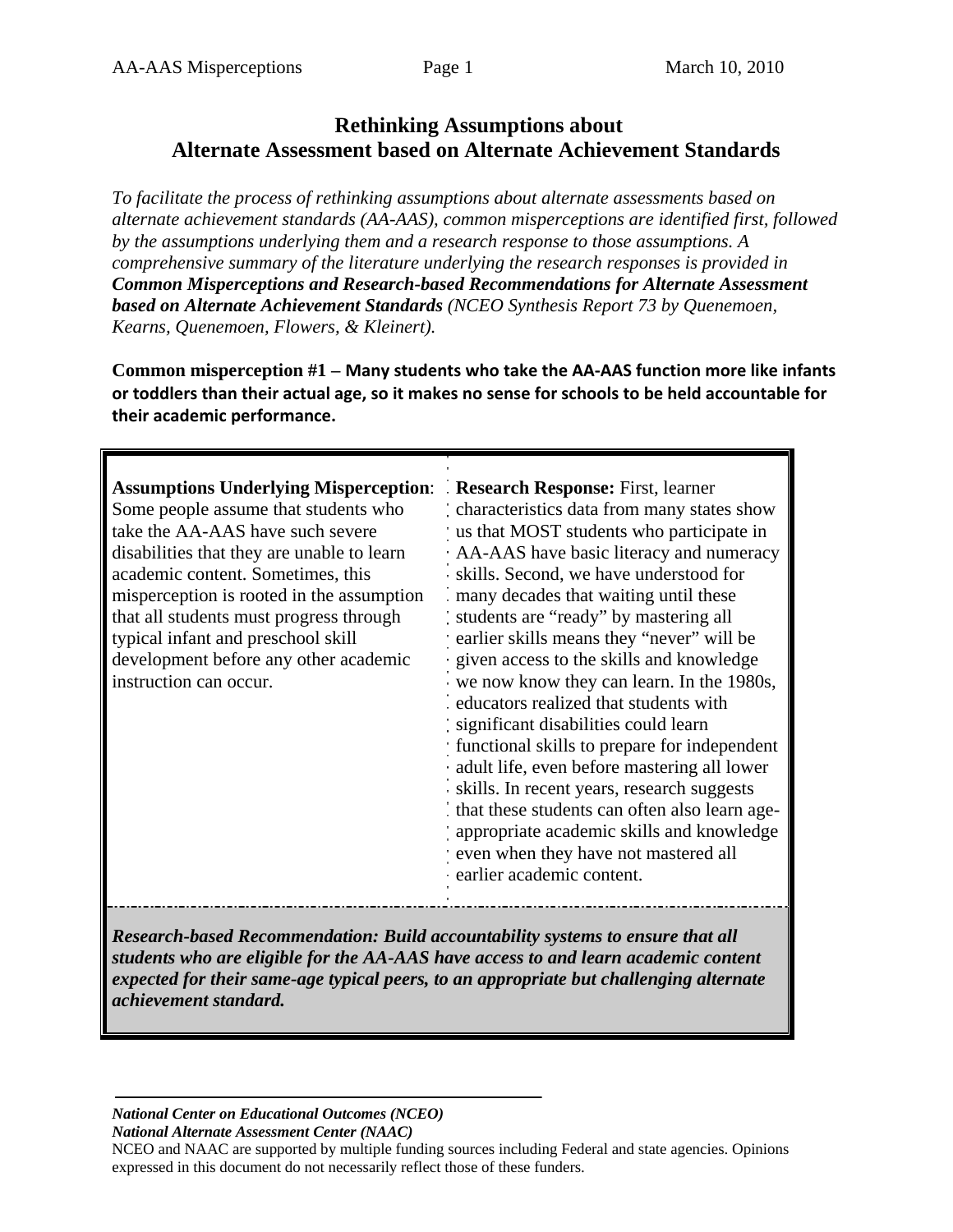**Common Misperception #2 – Many students who participate in AA-AAS have lifethreatening medical conditions or are not able to communicate.** 

| <b>Assumptions Underlying Misperception:</b><br>People sometimes assume that AA-AAS<br>students are a small homogeneous group of than 1% of the total student population or<br>students with multiple problems that go<br>well beyond what schools can actually<br>handle; these students cannot speak, hear,<br>or communicate in any way. | Research Response: Students who<br>participate in AA-AAS are generally less<br>· about 9% of all students with disabilities.<br>Most of the students who take the AA-<br>$\therefore$ AAS (90%) have consistent<br>communication skills. Only about 10% of<br>AA-AAS students communicate on a pre-<br>· symbolic level (without intentional use of<br>· language, pictures, objects, or signs). These<br>: students <i>can</i> communicate, but need to be<br>given opportunities to learn effective<br>strategies, including the use of assistive<br>devices. |
|---------------------------------------------------------------------------------------------------------------------------------------------------------------------------------------------------------------------------------------------------------------------------------------------------------------------------------------------|-----------------------------------------------------------------------------------------------------------------------------------------------------------------------------------------------------------------------------------------------------------------------------------------------------------------------------------------------------------------------------------------------------------------------------------------------------------------------------------------------------------------------------------------------------------------|
|                                                                                                                                                                                                                                                                                                                                             |                                                                                                                                                                                                                                                                                                                                                                                                                                                                                                                                                                 |

*Research-based Recommendation: For the small group of students who initially demonstrate a lack of symbolic communication (about 10% of students who take the AA-AAS), educators should persistently and systematically seek multiple and varied communication strategies including assistive technology to permit these students to learn and then to show what they know on an AA-AAS.*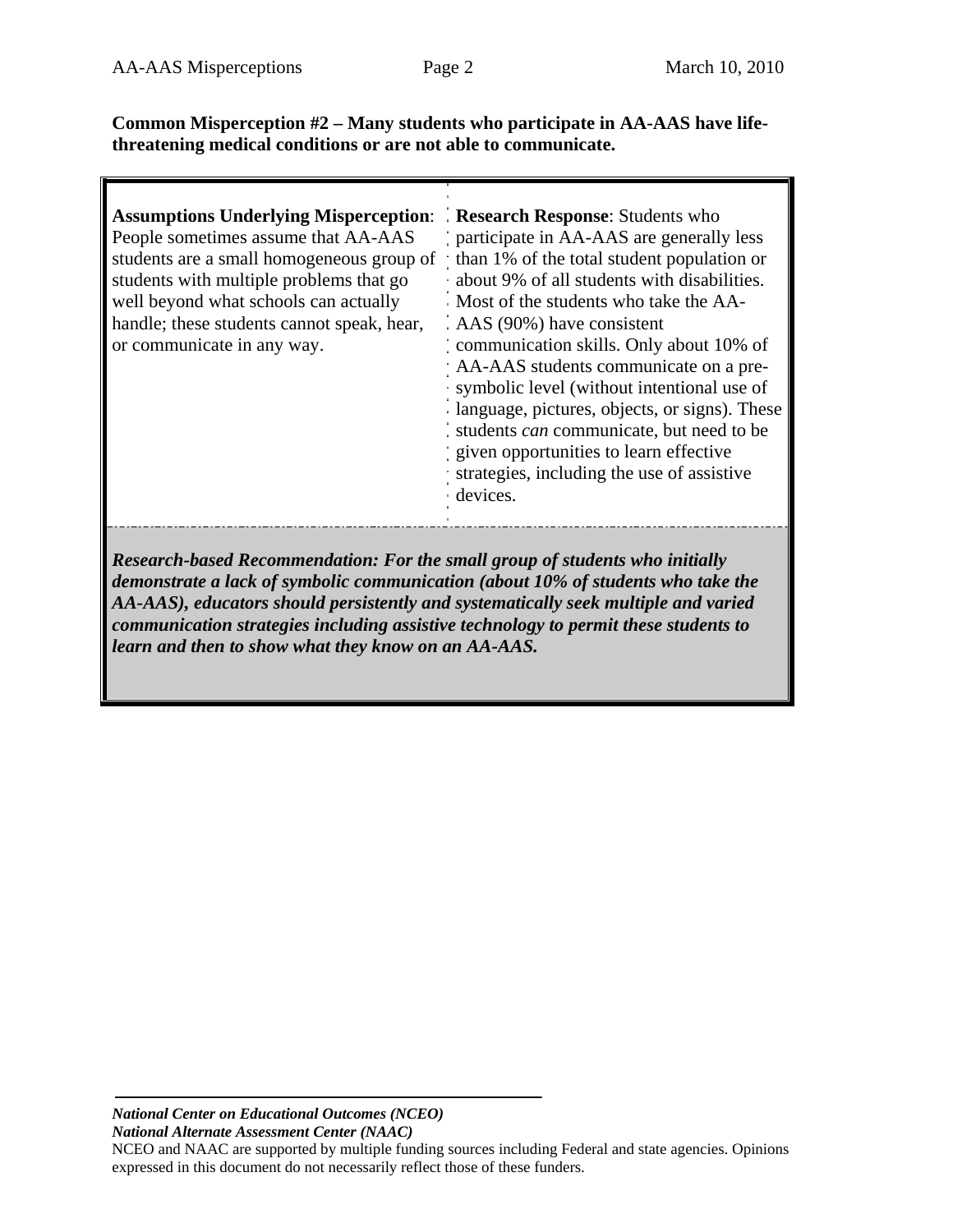**Common misperception #3: Students in the AA-AAS can learn only rote academic skills, so AA-AAS should reflect only these skills.** 

| <b>Assumptions Underlying Misperception:</b><br>People sometimes assume that the<br>curriculum for students with severe<br>disabilities often has been based on math<br>skills of time and money and reading skills<br>limited to sight words because that is all<br>these students can learn. | Research Response: It is true that research<br>through the 1990s reflects a very narrow<br>curriculum. Researchers now are finding<br>strong evidence of academic skills and<br>knowledge development among these<br>students, including abstract concepts and<br>transfer of learning, for students who<br>participate in AA-AAS. We are only<br>beginning to learn what these students are<br>capable of, once given the opportunity to |
|------------------------------------------------------------------------------------------------------------------------------------------------------------------------------------------------------------------------------------------------------------------------------------------------|-------------------------------------------------------------------------------------------------------------------------------------------------------------------------------------------------------------------------------------------------------------------------------------------------------------------------------------------------------------------------------------------------------------------------------------------|
|                                                                                                                                                                                                                                                                                                | learn and access to appropriate<br>accommodations such as assistive<br>technology. In our work with states, we<br>have encountered many teachers who have<br>been "surprised and amazed" at what their<br>students are able to learn when given the<br>chance.                                                                                                                                                                            |
| Research-based Recommendation: Build AA-AAS approaches based on a model of<br>academic content development that allows these students to demonstrate a range of                                                                                                                                |                                                                                                                                                                                                                                                                                                                                                                                                                                           |

*grade-level content that their peers are also learning and demonstrating.*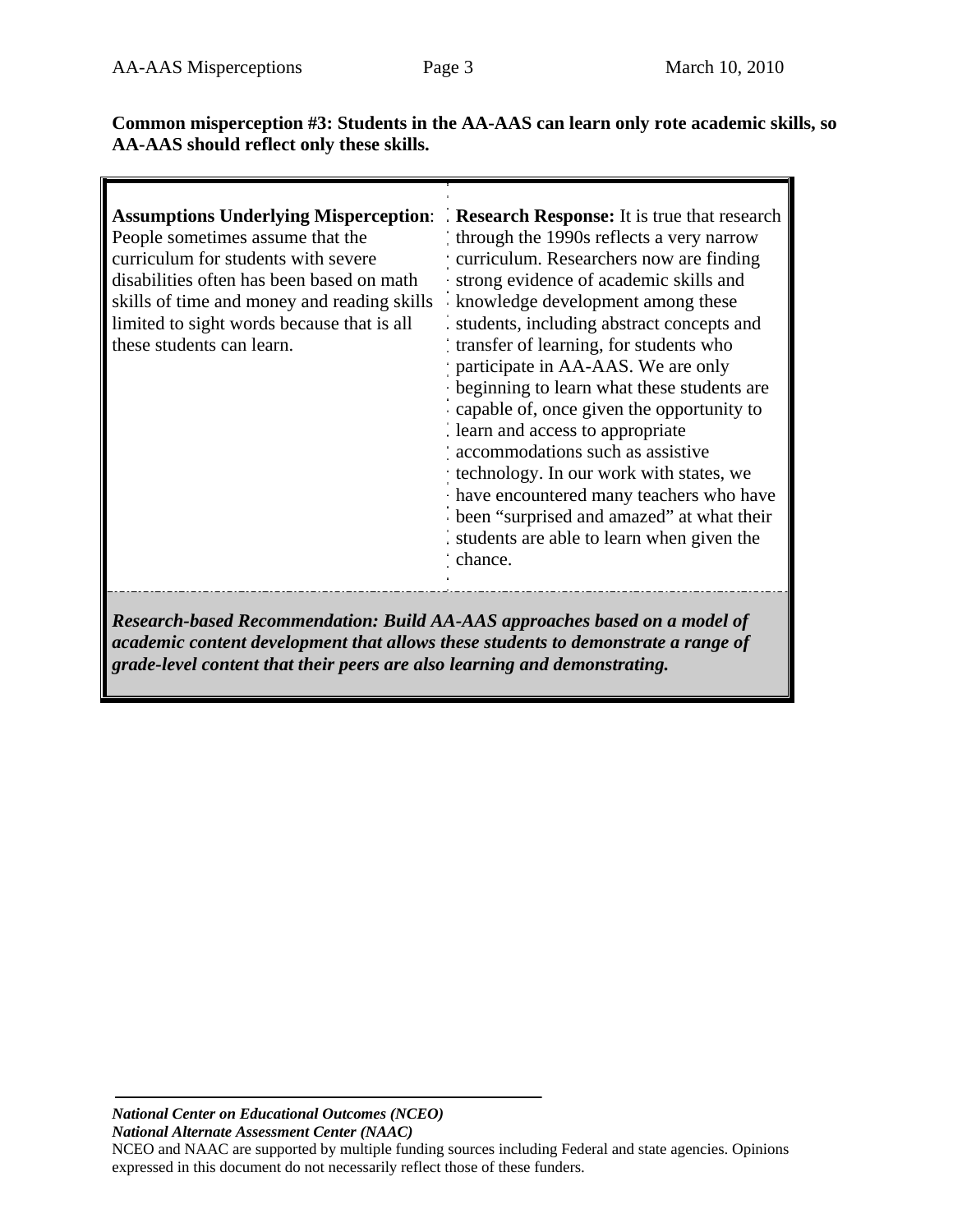## **Common Misperception #4 – The AA-AAS has eliminated the teaching of important functional skills.**

| <b>Assumptions Underlying Misperception: Research Response: AA-AAS are</b><br>People sometimes assume that the addition<br>of academics to the curriculum for students<br>with severe disabilities means that there is<br>limited time for teaching functional skills<br>like self-care, community participation, and skill goals. Many teachers have found that<br>safety. There is not enough time in the day<br>to do both. | designed to ensure students with significant<br>cognitive disabilities are taught academic<br>. content like their peers, but a student's IEP<br>will often still include important functional<br>blended instruction in academic and<br>functional skills yields better results for<br>· both. The "line" between academics and<br>functional instruction begins to blur as<br>teachers and parents discover how truly<br>useful and satisfying increased literacy and<br>: numeracy skills are for these students, for<br>quality of life and enjoyment, for<br>integration into the community, school, or<br>adult life, and for future employment. |
|--------------------------------------------------------------------------------------------------------------------------------------------------------------------------------------------------------------------------------------------------------------------------------------------------------------------------------------------------------------------------------------------------------------------------------|--------------------------------------------------------------------------------------------------------------------------------------------------------------------------------------------------------------------------------------------------------------------------------------------------------------------------------------------------------------------------------------------------------------------------------------------------------------------------------------------------------------------------------------------------------------------------------------------------------------------------------------------------------|
| Research-based Recommendation: Provide training and support to teachers so that<br>they can effectively merge academic and functional instruction where appropriate and<br>so that they understand the vital importance of academic skills and knowledge to full<br>participation in family, school, and community life.                                                                                                       |                                                                                                                                                                                                                                                                                                                                                                                                                                                                                                                                                                                                                                                        |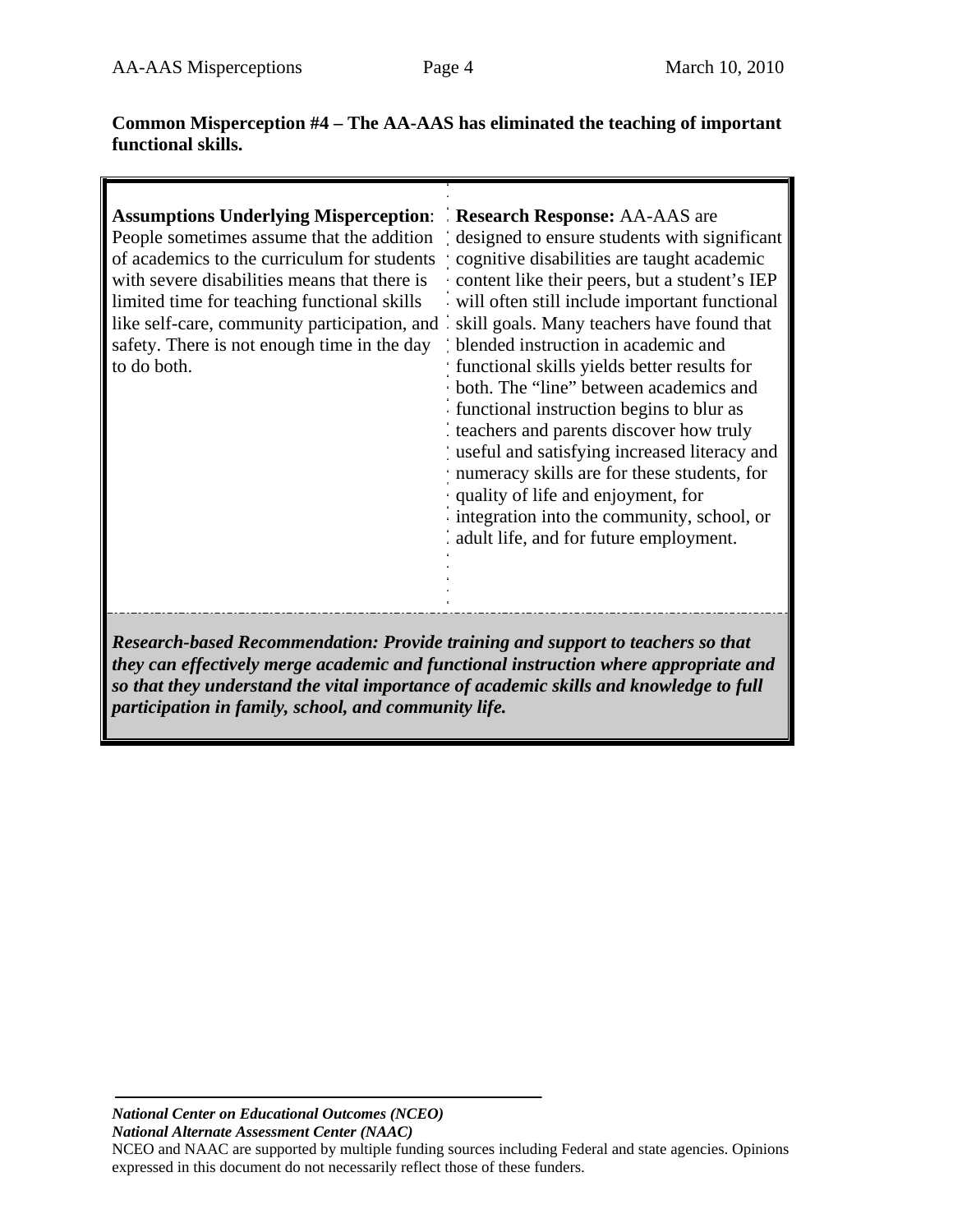**Common misperception #5 – AA-AAS must cover all of the same content that is on the general assessment for typical peers.** 

| <b>Assumptions Underlying Misperception:</b><br>People sometimes assume that the grade-<br>level curriculum is very challenging and<br>has far too much information for these<br>students to cover in a year, let alone learn<br>at all, but federal law requires the same<br>content on all tests. | <b>Research Response:</b> Federal regulations<br>permit states to define the appropriate<br>depth, breadth, and complexity of content<br>coverage for the AA-AAS. Researchers are<br>working on ways that students can access<br>: grade-level content at various "entry"<br>points." States must show that these<br>content priorities truly "raise the bar" of<br>· historically low expectations, and are<br>clearly linked to the content that typical |
|-----------------------------------------------------------------------------------------------------------------------------------------------------------------------------------------------------------------------------------------------------------------------------------------------------|------------------------------------------------------------------------------------------------------------------------------------------------------------------------------------------------------------------------------------------------------------------------------------------------------------------------------------------------------------------------------------------------------------------------------------------------------------|
|                                                                                                                                                                                                                                                                                                     | students in the same grade should know<br>and be able to do. Since this is a shift for<br>teachers who do not have experience with<br>this content, training and support to<br>teachers is an essential component of high<br>quality alternate assessments.                                                                                                                                                                                                |
| Research-based Recommendation: Provide training to teachers, and to other key                                                                                                                                                                                                                       |                                                                                                                                                                                                                                                                                                                                                                                                                                                            |

*Research-based Recommendation: Provide training to teachers, and to other key assessment system stakeholders and advisors, on what research suggests these students are able to know and do when given the opportunity.*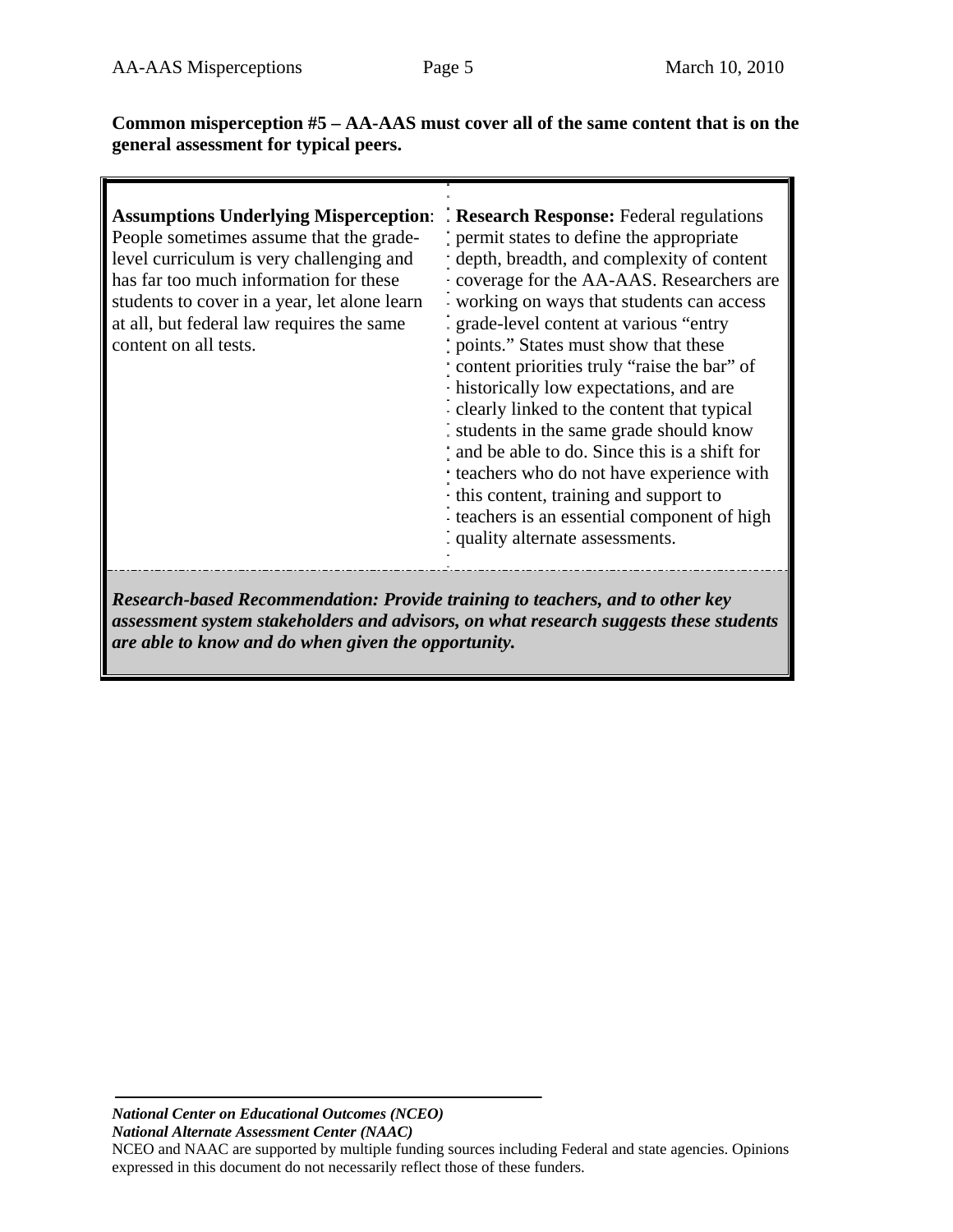**Common Misperception #6 – Most AA-AAS are entirely individualized and differ for each student.** 

| <b>Assumptions Underlying Misperception:</b><br>People sometimes assume that teachers<br>make so much adaptation and adjustment<br>to the assessment for each student that<br>there is no way you can compare results<br>from one school to another. | Research Response: A good AA-AAS<br>allows a defined amount of flexibility in<br>administration of the items and tasks<br>because students with the most significant<br>cognitive disabilities vary in how they take<br>in and respond to information and requests.<br>: Even so, AA-AAS must also adhere to<br>basic standards of technical quality so that<br>the scores can be compared for<br>accountability purposes. An AA-AAS<br>should incorporate training, oversight, and<br>structures to balance flexibility with<br>standardization of procedures and ongoing<br>monitoring to ensure the assessments are<br>administered, scored, and reported as<br>: intended. |
|------------------------------------------------------------------------------------------------------------------------------------------------------------------------------------------------------------------------------------------------------|--------------------------------------------------------------------------------------------------------------------------------------------------------------------------------------------------------------------------------------------------------------------------------------------------------------------------------------------------------------------------------------------------------------------------------------------------------------------------------------------------------------------------------------------------------------------------------------------------------------------------------------------------------------------------------|
| Research-based Recommendation: All AA-AAS scores should indicate whether the                                                                                                                                                                         |                                                                                                                                                                                                                                                                                                                                                                                                                                                                                                                                                                                                                                                                                |

*student is proficient in an academic domain through procedures that allow flexibility but control for possible sources of error.*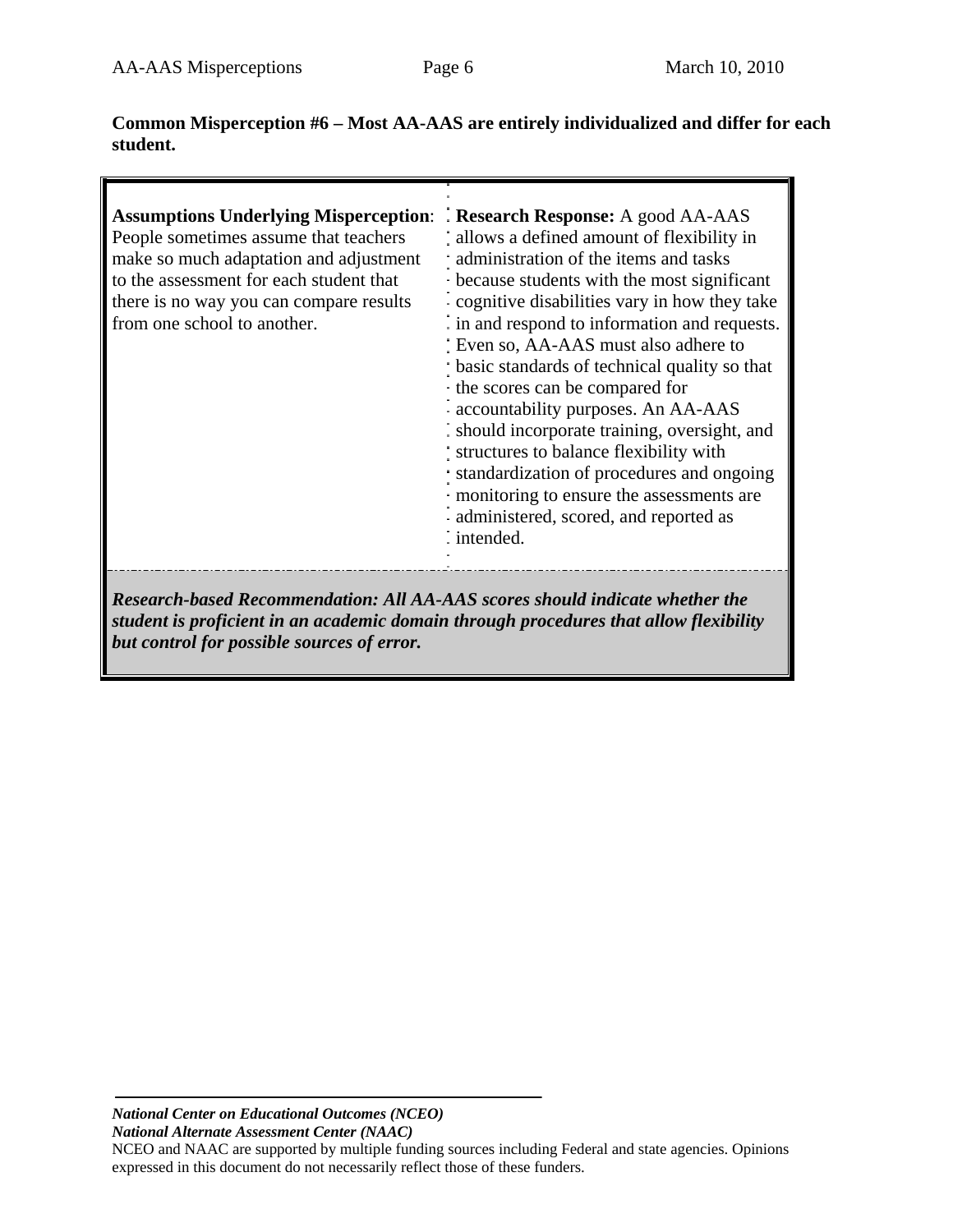## **Common Misperception #7 – An AA-AAS measures teacher performance in compiling attractive portfolios or examples rather than measuring student academic performance.**

| <b>Assumptions Underlying Misperception:</b><br>People sometimes assume that teachers | <b>Research Response:</b> Given what we<br>understand about student characteristics,                                                                         |
|---------------------------------------------------------------------------------------|--------------------------------------------------------------------------------------------------------------------------------------------------------------|
| who are able to put together pretty                                                   | most AA-AAS formats require test                                                                                                                             |
| portfolios or examples, or who can choose                                             | administrators familiar to the student. That                                                                                                                 |
| student examples that make them look                                                  | means that in most cases, teachers interact                                                                                                                  |
| good, will score higher than teachers who                                             | with the student to capture accurate                                                                                                                         |
| may teach well but who do not spend time                                              | evidence of what the student knows and                                                                                                                       |
| creating pretty portfolios or examples of                                             | can do. A good AA-AAS is designed to                                                                                                                         |
| what their students do.                                                               | control for administrative responses that                                                                                                                    |
|                                                                                       | are decorative, and to focus on independent                                                                                                                  |
|                                                                                       | student performance. Research has shown                                                                                                                      |
|                                                                                       | that teachers who are well-trained in<br>instruction and assessment administration                                                                           |
|                                                                                       | often have students with higher AA-AAS                                                                                                                       |
|                                                                                       | scores, but spending a lot of time making                                                                                                                    |
|                                                                                       | the portfolio "look good" has little impact                                                                                                                  |
|                                                                                       | on scores.                                                                                                                                                   |
|                                                                                       |                                                                                                                                                              |
|                                                                                       |                                                                                                                                                              |
|                                                                                       | Research-based Recommendation: Train teachers on systematic data gathering<br>measdures nrouids quorsialt socialing and monitoring to quoura thay implayment |

*procedures, provide oversight, coaching, and monitoring to ensure they implement the procedures as intended, and design scoring processes to exclude evidence that reflects teacher behaviors instead of independent student performance.*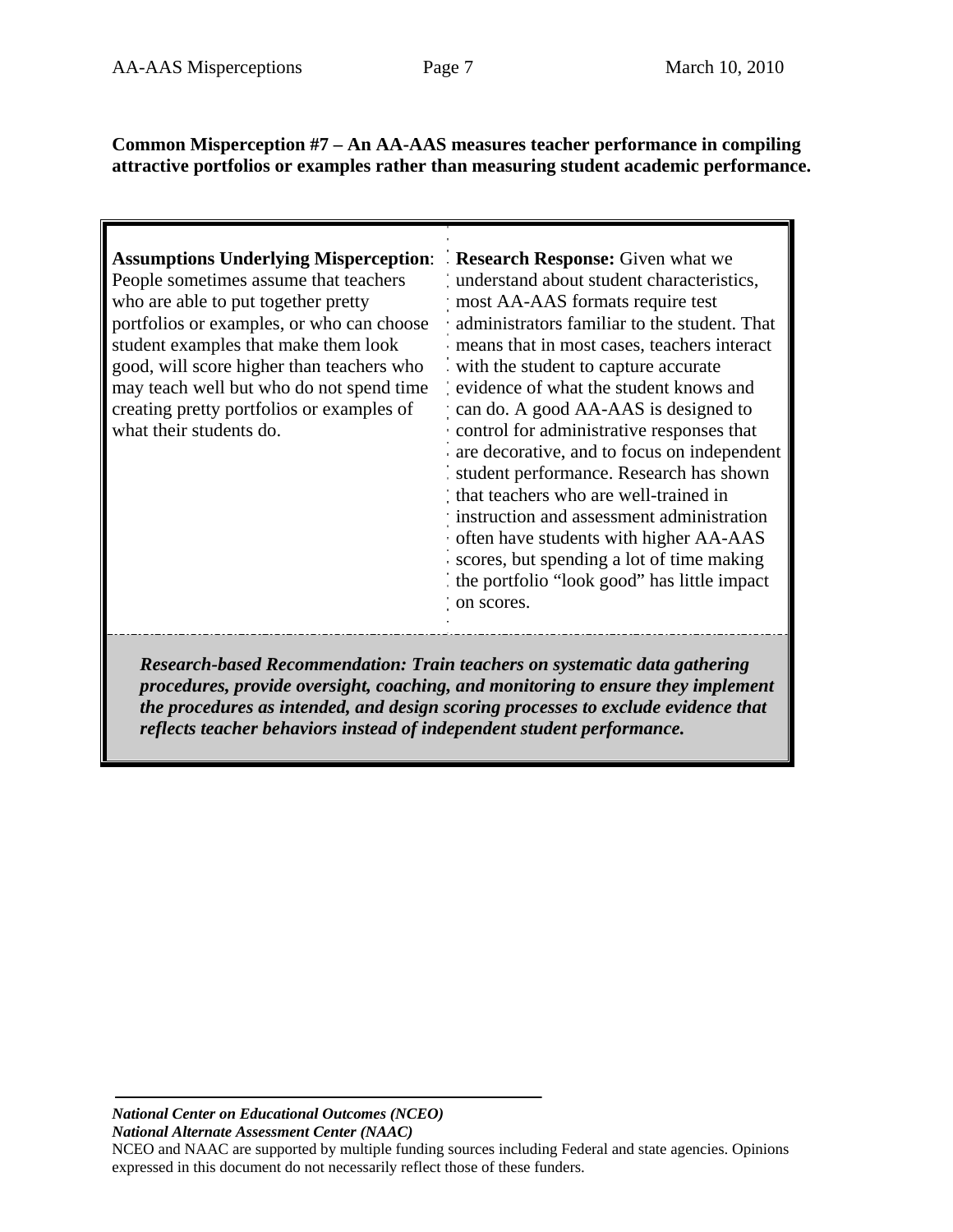**Common Misperception #8 – It would make more sense if teachers simply reported on their students' progress meeting IEP goals rather than requiring an AA-AAS.** 

| <b>Assumptions Underlying Misperception:</b><br>People sometimes assume that students<br>with the most significant cognitive<br>disabilities have IEPs that define what they<br>should be learning. Gathering data that<br>already are used for the IEP is the best<br>measure of the students' achievement. | <b>Research Response:</b> A good IEP will<br>identify the services, supports, and<br>specialized instruction needed so that the<br>student can learn both academic and<br>functional skills and knowledge. Data<br>gathered on the specific goals and<br>objectives in the IEP are important for<br>individual accountability among IEP team<br>members for these short- and long-term<br>goals and objectives, in all areas where the<br>student has them. Some of these goals and<br>objectives will specify the services and<br>supports the student needs to <i>access</i> the<br>general curriculum, but student progress<br>based on the IEP does not provide<br>accountability for student achievement of<br>proficiency in the general curriculum. In<br>contrast, AA-AAS are designed to provide<br>data for system accountability to ensure<br>that all students are provided access to and<br>are achieving to proficiency in the general<br>curriculum. |
|--------------------------------------------------------------------------------------------------------------------------------------------------------------------------------------------------------------------------------------------------------------------------------------------------------------|---------------------------------------------------------------------------------------------------------------------------------------------------------------------------------------------------------------------------------------------------------------------------------------------------------------------------------------------------------------------------------------------------------------------------------------------------------------------------------------------------------------------------------------------------------------------------------------------------------------------------------------------------------------------------------------------------------------------------------------------------------------------------------------------------------------------------------------------------------------------------------------------------------------------------------------------------------------------|
| Research-based Recommendation: Design AA-AAS so that there are comparable data                                                                                                                                                                                                                               |                                                                                                                                                                                                                                                                                                                                                                                                                                                                                                                                                                                                                                                                                                                                                                                                                                                                                                                                                                     |

*Research-based Recommendation: Design AA-AAS so that there are comparable data on the effectiveness of schools in providing access to the general curriculum to students with the most significant cognitive disabilities.*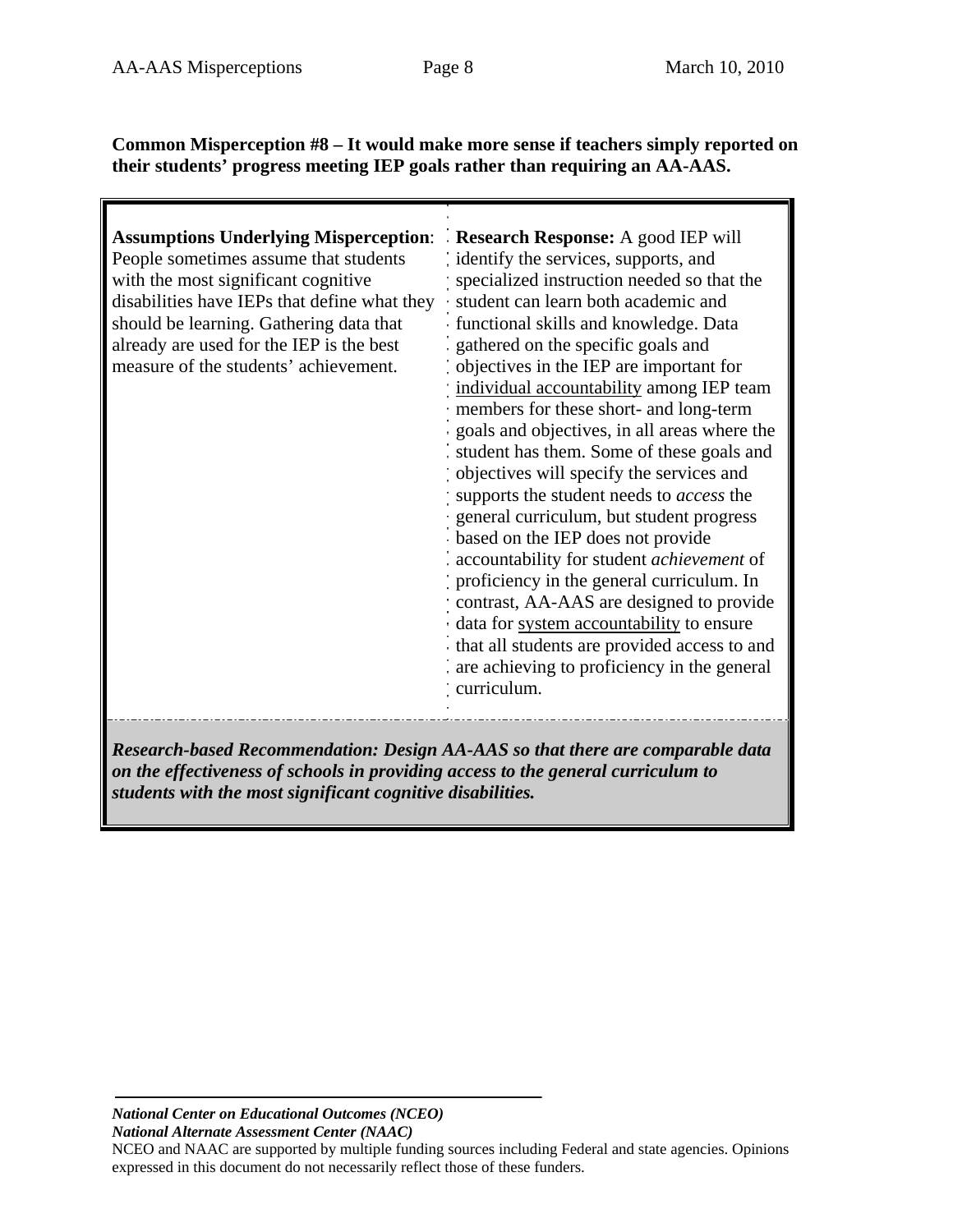ī

**Common Misperception #9 – Some AA-AAS formats (i.e., portfolio, checklist, performance assessment) are better than others.** 

| <b>Assumptions Underlying Misperception:</b><br>People sometimes assume that one method<br>is better than another, with "better"<br>meaning more technically adequate; the<br>specific method that is considered better or<br>worse often is based on good or bad<br>experiences in the past. | Research Response: Research on the<br>technical quality of AA-AAS has shown<br>that the format of the test is a poor<br>· predictor of technical quality. What a<br>. "portfolio" or "checklist" or "performance"<br>assessment" or what any other type of<br>format name is can vary enormously, and a<br>number of states now use hybrid models<br>that combine elements of these approaches.<br>Any of these types of formats can be of |
|-----------------------------------------------------------------------------------------------------------------------------------------------------------------------------------------------------------------------------------------------------------------------------------------------|--------------------------------------------------------------------------------------------------------------------------------------------------------------------------------------------------------------------------------------------------------------------------------------------------------------------------------------------------------------------------------------------------------------------------------------------|
|                                                                                                                                                                                                                                                                                               | poor or high quality. A good AA-AAS<br>should sensitively and accurately measure<br>what students know and can do once they                                                                                                                                                                                                                                                                                                                |
|                                                                                                                                                                                                                                                                                               | have been given appropriate access to<br>interesting, age-appropriate academic<br>content.                                                                                                                                                                                                                                                                                                                                                 |
| <b>Research-based Recommendation: Select the format of the AA-AAS based on beliefs</b>                                                                                                                                                                                                        |                                                                                                                                                                                                                                                                                                                                                                                                                                            |

*about academic teaching and learning for AA-AAS students.*